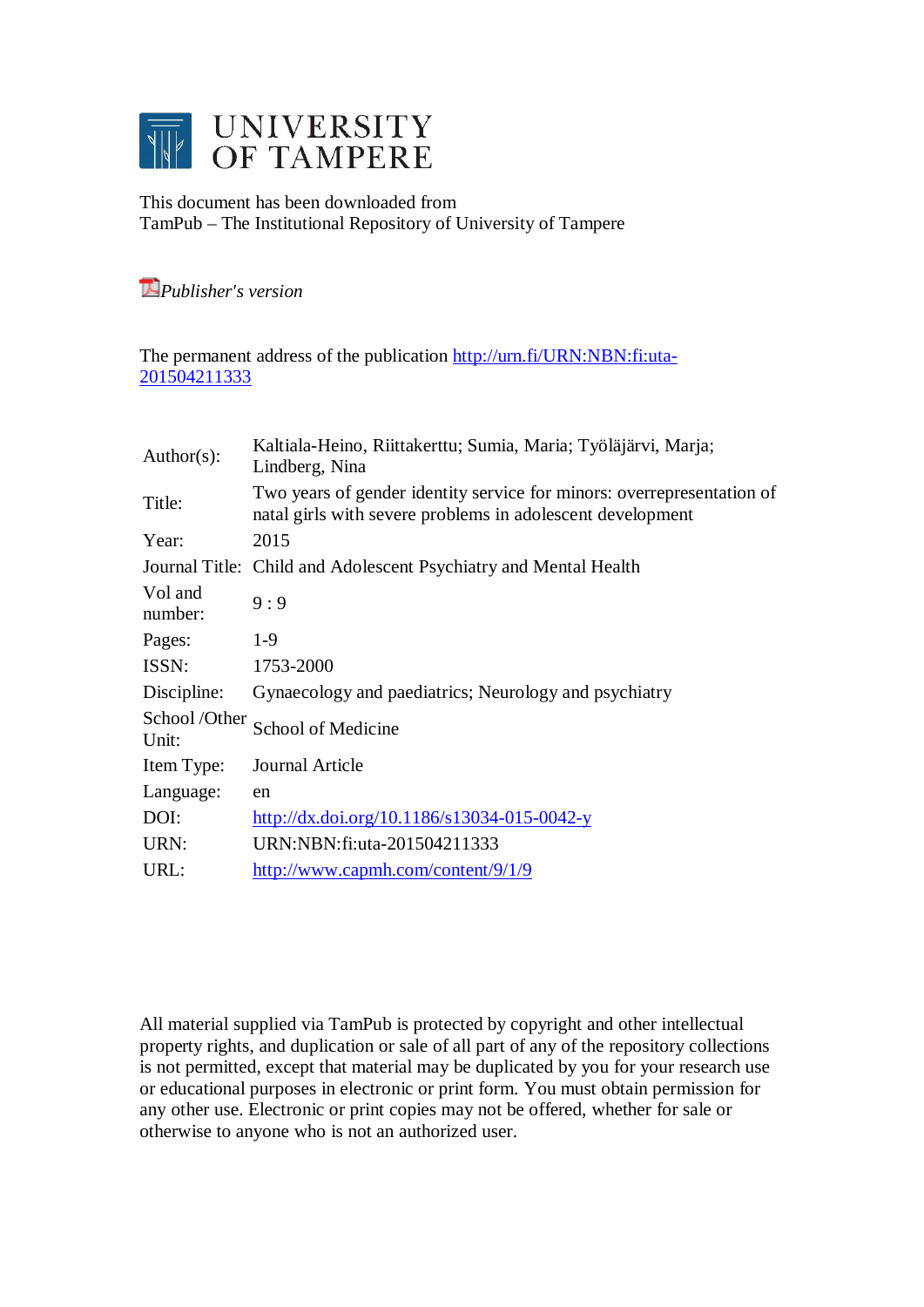# **RESEARCH CHE Open Access**



# Two years of gender identity service for minors: overrepresentation of natal girls with severe problems in adolescent development

Riittakerttu Kaltiala-Heino<sup>1,2\*</sup>, Maria Sumia<sup>2</sup>, Marja Työläjärvi<sup>2</sup> and Nina Lindberg<sup>3,4</sup>

# Abstract

Background: Increasing numbers of adolescents present in adolescent gender identity services, desiring sex reassignment (SR). The aim of this study is to describe the adolescent applicants for legal and medical sex reassignment during the first two years of adolescent gender identity team in Finland, in terms of sociodemographic, psychiatric and gender identity related factors and adolescent development.

Methods: Structured quantitative retrospective chart review and qualitative analysis of case files of all adolescent SR applicants who entered the assessment by the end of 2013.

Results: The number of referrals exceeded expectations in light of epidemiological knowledge. Natal girls were markedly overrepresented among applicants. Severe psychopathology preceding onset of gender dysphoria was common. Autism spectrum problems were very common.

Conclusion: The findings do not fit the commonly accepted image of a gender dysphoric minor. Treatment quidelines need to consider gender dysphoria in minors in the context of severe psychopathology and developmental difficulties.

Keywords: Transsexualism, Gender dysphoria, Sex reassignment, Adolescent development

# Introduction

According to the ICD-10 [\[1](#page-8-0)], transsexualism involves a desire to live and be accepted as a member of the opposite sex, usually accompanied by the wish to make one's body as congruent as possible with one's preferred sex through surgery and hormonal treatment. The desire has to be persistent and not a symptom of a mental disorder. Gender dysphoria refers to dysphoria experienced due to the incongruence between a person's inner perception of her/his gender, and the incongruous bodily reality. The term Gender Dysphoria has also recently been adopted as the diagnostic category in DSM-5 [\[2](#page-8-0)]. Psychotherapeutic approaches have not proven successful in relieving gender dysphoria, and social, juridical, medical and surgical sex reassignment (SR) is nowadays the treatment of choice [[3\]](#page-8-0). Sex reassignment with

Full list of author information is available at the end of the article

hormonal and/or surgical treatments has been reported to improve social, psychological and sexual well-being and functioning.

Surveys based on the Child Behaviour Checklist [[4\]](#page-8-0) report that 2-5% of children aged up to seven, as reported by their parents, "behaves like opposite sex" and 1-2% "wishes to be of opposite sex", but cultural issues likely play a major role in whether a child's behavior is perceived as gender atypical. Consultations due to gender identity are generally more often sought for boys than girls, which may suggest greater gender variation in boys, but also that effeminate behaviours in boys are perceived as more of a problem than tom-boyishness in girls [\[5,6](#page-9-0)].

Of children with even severe gender dysphoria and cross-sex identification, about 85% do not develop a persistent transsexual identity in adolescence (reviewed in [[7\]](#page-9-0)). Reliable indicators are not so far available regarding which gender dysphoric children cease to be so in puberty and who develop transsexual identity [[8\]](#page-9-0). Medical interventions are therefore not warranted in pre-



© 2015 Kaltiala-Heino et al.; licensee BioMed Central. This is an Open Access article distributed under the terms of the Creative Commons Attribution License [\(http://creativecommons.org/licenses/by/4.0\)](http://creativecommons.org/licenses/by/4.0), which permits unrestricted use, distribution, and reproduction in any medium, provided the original work is properly credited. The Creative Commons Public Domain Dedication waiver [\(http://creativecommons.org/publicdomain/zero/1.0/](http://creativecommons.org/publicdomain/zero/1.0/)) applies to the data made available in this article, unless otherwise stated.

<sup>\*</sup> Correspondence: [merihe@uta.fi](mailto:merihe@uta.fi) <sup>1</sup>

<sup>&</sup>lt;sup>1</sup>University of Tampere, School of Medicine, 33014 University of Tampere, Tampere, Finland

<sup>2</sup> Department of Adolescent Psychiatry, Tampere University Hospital, 33380 Pitkäniemi, Finland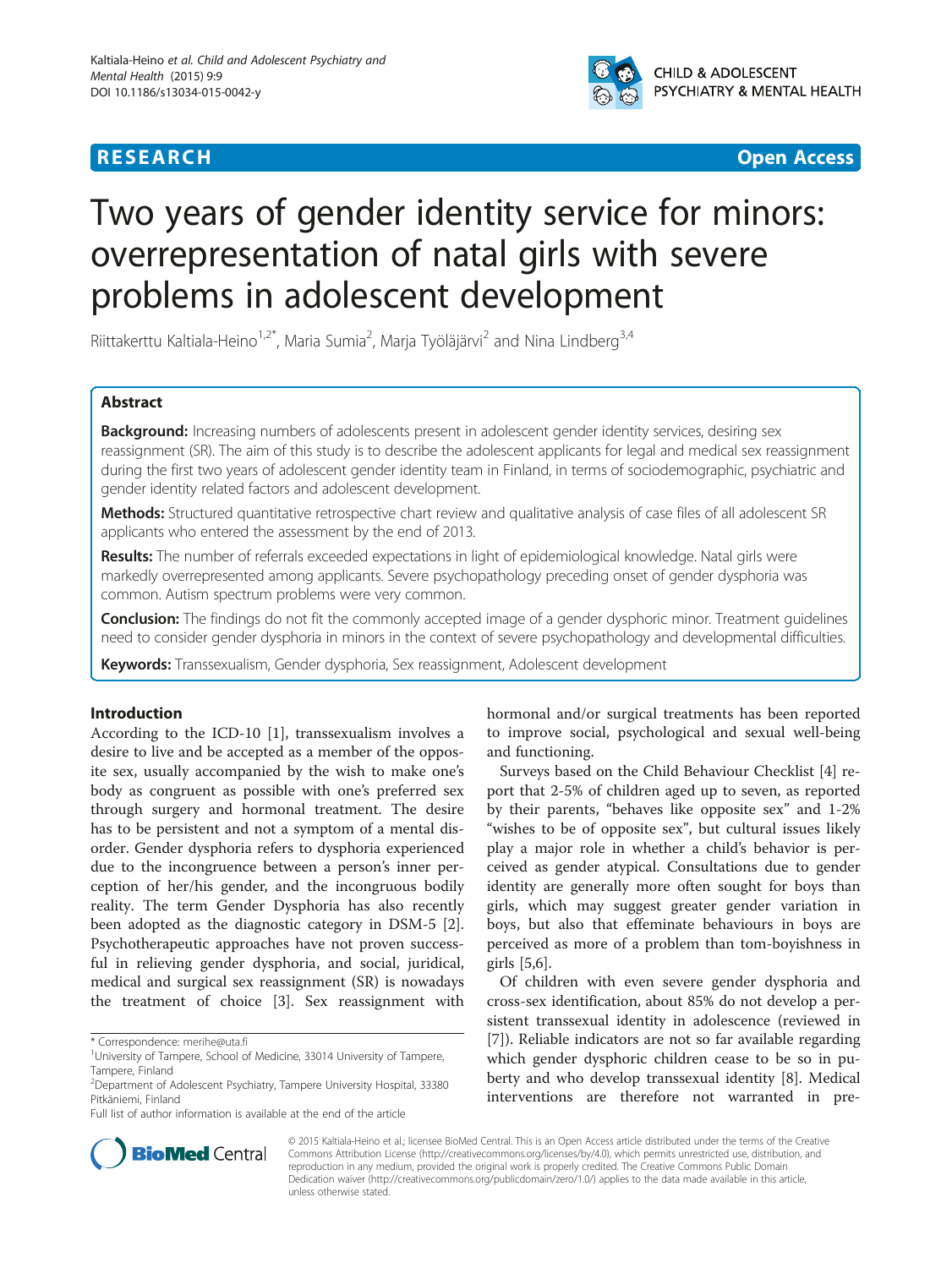pubertal children. In light of current knowledge, transsexual identity in adolescence is persistent and medical interventions may be appropriate. According to the treatment model developed in the Netherlands (Dutch model), early treatment may include delaying puberty after its first stages with GnRh analogues, and administering cross-sex hormones from about age 16 [[9,10\]](#page-9-0). This approach is recommended when childhood gender dysphoria exacerbates in puberty, no (primary) severe psychopathology is present, and the young person has appropriate developmental support and support for the process from her/his primary caregivers (parents). The rationale with GnRh analogue treatment is to prevent the undesired development of secondary sex characteristics and thereby facilitating later transition to the desired role, and postponing complicated and irreversible treatment decisions to a more mature age. Psychopathology largely attributed secondary to gender dysphoria is expected to be relieved by puberty blocking and resolved by sex reassignment [\[5,11,12\]](#page-9-0).

In the past decade, the numbers of referrals to child and adolescent gender identity services have been on the increase across Europe (personal communications in 2013 and 2014 from UK, NL, Spain, Sweden child and adolescent gender identity teams) and in Canada [[13](#page-9-0)]. It is not known whether this represents a true increase in gender dysphoria, lowered thresholds for seeking help for it or perhaps cultural developments that promote the conceptualization of developmental challenges as being rooted in sex and gender.

In Finland, the legislation stipulates that a transsexual person may be recognized in law as a member of the desired sex and have access to hormonal and surgical sex reassignment (in public health care) (act 2002/563). A psychiatric assessment by a specialized gender identity team is a prerequisite for legal as well as surgical sex reassignment, both of which have a lower age limit of 18. The specialized psychiatric assessment by a gender identity team is centralized to two university hospital psychiatric clinics, Tampere and Helsinki University Hospitals, in the country (codes 1053/2002 and 476/2010).

Since 2011, specialized adolescent psychiatric gender identity teams have been available for minors at the above mentioned two university hospitals. The excessive number of referrals, exceptional sex ratio and severity of general psychopathology among the applicants compared to what might have been anticipated on the basis of the literature called for clinical attention from the beginning of the service. The aim of this study is to describe the adolescent applicants for legal and medical sex reassignment in terms of sociodemographic, psychiatric and gender identity related factors and adolescent development in order to initiate a scientific discussion on the meaning of these observations.

# Materials and methods

The study comprises a retrospective chart review of all the SR applicants attending for assessment by one of the two adolescent gender identity services in Finland (Tampere University Hospital, Department of Adolescent Psychiatry) in 2011–2013. Altogether 49 adolescents were referred to assessment for sex reassignment and invited to their first meeting during the study periods, but two adolescents declined to start the evaluation. Thus 47 adolescents are included in this study. Of these, one was mutistic and did not provide any information; for this young person, information on personal experiences is missing but information from case records and parents could be used.

The assessments take place in an outpatient setting and comprise structured and free format assessments and interviews with an adolescent psychiatrist, a psychiatric nurse, a social worker and a psychologist. The adolescent and her/his parents/guardians are seen together and separately by all the multi-disciplinary team members. Psychiatric and medical files are requested from all previous health care contacts of the adolescent, with due permission from her/him and her/his parents. After completing all the assessments, the multi-disciplinary team discusses the diagnosis as to gender identity and mental disorders, eligibility for hormonal SR treatments and possible other needs to be met and recommendations to be given regarding gender identity needs and mental health needs when appropriate. All the below described measures were collected using all the material available after the assessment. The study received approval from the ethics committee of Pirkanmaa Hospital District.

# Measures

Sociodemographic variables collected were age, natal sex, family structure (living with both parents/one parent/ neither parent) and parental education (professional/ intermediate/skilled non-manual/skilled manual/unskilled or not in employment). Further background information included the reason for referral (sex reassignment, definite wish/sex reassignment, possible reassignment/other) and parental homosexuality or transsexualism (yes/no).

Throughout the discussion of our own research we use the terms "gender dysphoria" and "gender dysphoric" to refer to the experienced gender incongruence among our applicants, regardless of whether they fulfill the diagnostic criteria for Gender Dysphoria in the DSM-5. For the present study we recorded whether there had been signs of gender dysphoria/gender incongruence in childhood (before age 12) (Table [1\)](#page-3-0). Age of onset of conscious gender concerns and age when the applicant was convinced that s/he is transsexual were recorded. If the adolescent was already living in the desired role (Table [1](#page-3-0)), it was recorded for how long.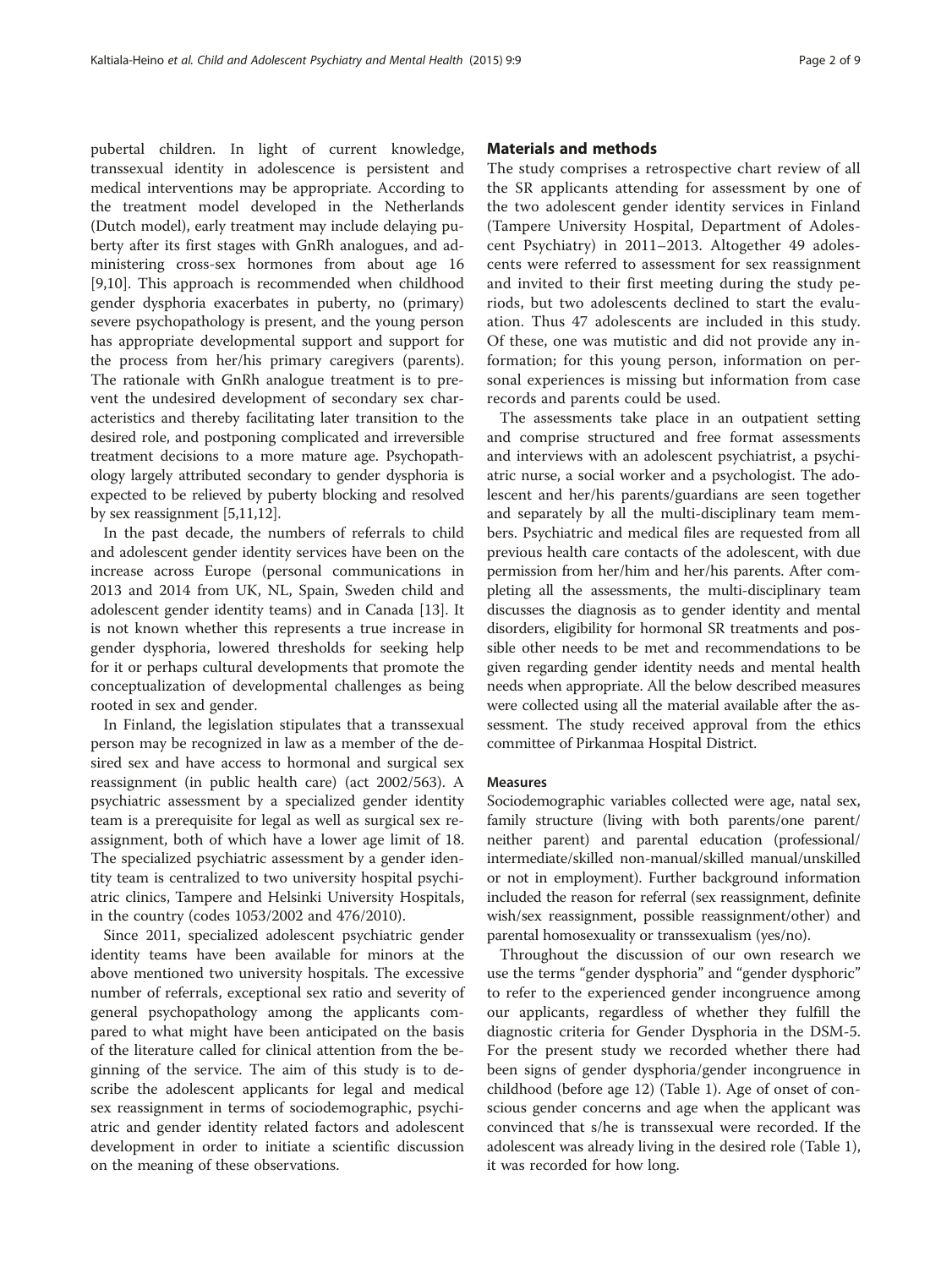# <span id="page-3-0"></span>Table 1 Variable descriptions for childhood gender dysphoria, bullying and social isolation

| Childhood gender dysphoria/incongruence not present                                                                                                                                                                                |  |
|------------------------------------------------------------------------------------------------------------------------------------------------------------------------------------------------------------------------------------|--|
| · no signs of gender dysphoria/incongruence in childhood                                                                                                                                                                           |  |
|                                                                                                                                                                                                                                    |  |
| Not classified as living in the desired role                                                                                                                                                                                       |  |
| • the adolescent had not made any attempt to live and be<br>treated in the desired role                                                                                                                                            |  |
| • the adolescent dressed gender neutrally and asked the family to<br>use a name indicative of the desired sex, but was actually not<br>living in any social role outside the family due to isolation from<br>social interactions   |  |
| · some of the adolescents in this group were almost totally<br>isolated in their homes (not going to school or work, not<br>meeting peers), some attended school but were isolated from<br>social interactions there and elsewhere |  |
|                                                                                                                                                                                                                                    |  |
| Not subjected to bullying                                                                                                                                                                                                          |  |
| • no recollection of being bullied<br>• if ever bullied, the adolescent described it as non-significant                                                                                                                            |  |
| ("maybe sometimes", "not more than anyone else").                                                                                                                                                                                  |  |
|                                                                                                                                                                                                                                    |  |
|                                                                                                                                                                                                                                    |  |
| No isolation                                                                                                                                                                                                                       |  |
| · no interruptions in attending age appropriate daily programme<br>(usually school), having age-appropriate contacts with peers                                                                                                    |  |
|                                                                                                                                                                                                                                    |  |
|                                                                                                                                                                                                                                    |  |
|                                                                                                                                                                                                                                    |  |

• contacts outside the family only via Internet

Previous and current psychiatric history was recorded. Previous files were not always complete, and diagnoses were not always accurately defined in terms of ICD-10 diagnostic codes. Thus, we recorded 1) whether the young person had been in contact with psychiatric services prior to entering the gender identity service (yes/no), 2) whether the previous contact had been because of gender concerns or psychiatric symptoms (gender issues only/psychiatric symptoms only/both), 3) what kind of problems the young person had displayed (anxiety, depression, suicidal behaviours, conduct problems, autism spectrum related problems, substance abuse, psychotic symptoms, other; all recorded yes/no), and 4) the temporal relationship between psychiatric symptoms and gender dysphoria/identity concerns (psychiatric symptoms emerged earlier/gender dysphoria and gender identity concerns emerged first).

Peer-related difficulties were recorded being subjected to bullying at school (yes/no) and isolation from peers (yes/no) (Table 1). Of bullying it was recorded whether it happened before, after or both before and after of the onset of gender dysphoria, and whether it was related to gender presentation or sexual orientation. Of social isolation it was recorded whether it occurred before, after or both before and after the onset of gender dysphoria.

# Statistical analyses

All the variables were recorded in a structured form developed for this research. Descriptive analysis was conducted using statistical methods for quantitative data. We report frequencies and means (sd) where appropriate. Between groups comparisons are made with cross-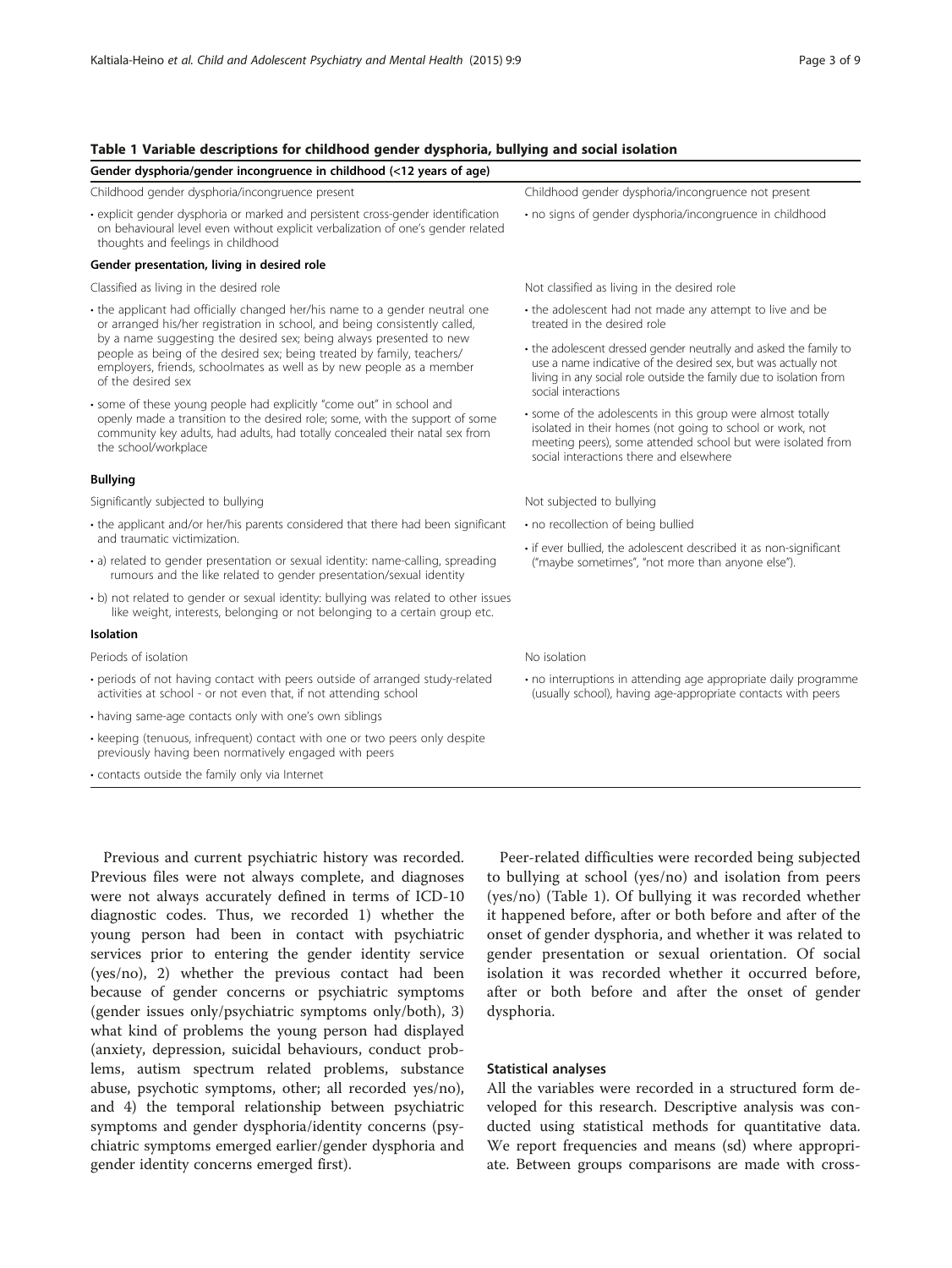tabulations and chi-square statistics/Fisher's exact test, and with t-test where appropriate.

#### Qualitative observations

The qualitative content analysis approach [\[14](#page-9-0)] was applied to illustrate, based on all material recorded in case histories, different groups of gender dysphoric adolescents, or different developmental pathways resulting in the adolescent now perceiving the need to apply for sex reassignment. This was carried out by condensing and extracting from all material recorded in the case histories similar and different developmental patterns and descriptions of experiences that could be used to create mutually exclusive model stories, or trajectories that would include all the studied adolescents and not allow for assigning a given adolescent to more than one trajectory. The model stories were not defined in advance but they were formed in a data-driven process, the outcome of which is presented.

# Results

# **Demographics**

Of the applicants included in the present study, 41 were natal girls and 6 were natal boys. Their mean age (sd) at entering assessment was 16.04 (0.57) years for natal boys and 16.66 (1.07) for natal girls ( $p = 0.18$ ). Of these, 49% (23) were living with both their biological parents, 39% (18) with one biological parent, and 13 % (6) in child welfare foster placements or independently. Parental education was distributed as follows: 16% (8) professional, 5% (2) intermediate, 22% (10) skilled non-manual, 43% (20) skilled manual, and 14% (7) were unskilled or not participating in work life. None of the applicants had transsexual or homosexual parents.

#### Gender dysphoria

Of the applicants, 32% (14/47) reported having started to consciously question their gender before age 12, 62% (30/47) at 12 or later, and three applicants (6%) could not define this. Most commonly (one in five) these concerns had started at age 14. There were altogether five applicants (11%) who during childhood had persistently expressed gender dysphoria and/or identified with the opposite sex, and three (6%) who during childhood had transiently displayed gender dysphoria and a desire to be of the opposite sex. A further nine applicants (19%) had been tomboyish girls but had not questioned their gender or experienced dysphoria, and as to most of the applicants (30/47, 64%), neither the young person nor her/ his parents recalled gender dysphoria or cross-gender behaviors during childhood.

During the assessment process, 72% (34/47) of the applicants were sure about feeling they were of the opposite sex to their natal and about pursuing sex reassignment,

but 28% (13/47) were not sure about their feelings regarding gender identity and/or sex reassignment. There was no difference between natal girls and natal boys in this regard. Of those who felt sure about their cross-gender identity, 15% (5/34) recalled reaching the conclusion before age 12, 79% (27/34) at 12 or later, and two (6%) could not define at what age they had reached the conclusion. There was no difference between natal girls and natal boys. The time frame from first becoming aware of gender dysphoria to being sure of one's own cross-gender identity ranged from 0 to 7 years, with mean 1.6 (sd 2.1) years.

Of all the applicants, 38% (17/47) were living in the desired role when the assessment was completed, 50% (3/6) of the natal boys and 37% (15/41) of the natal girls  $(p = 0.41)$ . Of those applicants who expressed certainty about being of other than their natal sex and desiring physical and legal sex reassignment, 47% (16/34) were living in the desired role. Of those who were living in the desired role, the mean (sd)/median time of living in the role was 28.3 (17.9)/24.0 months for natal boys, and 29.8  $(39.2)/12$  months for natal girls (p = ns).

#### Peer relationship difficulties

Of the applicants, 57% (27/47) had been significantly bullied at school, 53% (25/47) in primary school (grades 1–6, ages 7–13 yrs) and 45% (21/47) in secondary school (grades 7–9, ages 13–16 yrs). Of those who had been victims of bullying, 73% (19/27) had been bullied before they came to think about their gender identity, 8% (2/27) after starting to think about gender issues, and 19% (5/27) both before and after. Of those bullied, 27% (7/26) reported that bullying had been related to gender presentation or sexual identity, and 73% (19/26) had been bullied due to some other reasons (see Table [1](#page-3-0)).

Natal girls and natal boys had been bullied equally frequently. Natal girls tended more often to report having been bullied only before the onset of gender dysphoria, and natal boys more often both before and after the onset of gender dysphoria (girls: 78% (17/23) only before, 9% (2/23) only after, 13% (3/23) before and after vs. boys: 33% (1/3) only before, none only after, 67% (2/3) both before and after,  $p = 0.08$ ). Among natal boys gender presentation and/or sexual identity had always been the topic of the bullying, among natal girls 83% (19/23) had been bullied for something else and 17% (4/23) due to gender presentation/sexual identity ( $p = 0.01$ ).

Of the applicants, 45% (21/47) had presented with periods of isolation from peer relationships; 32% (15/47) before and 40% (19/47) after the onset of gender dysphoria, and 43% (20/47) were socially isolated during the SR assessment. Twenty-eight per cent (13/47) were isolated in all three observed periods. Social isolation was equally common among natal boys and girls applicants.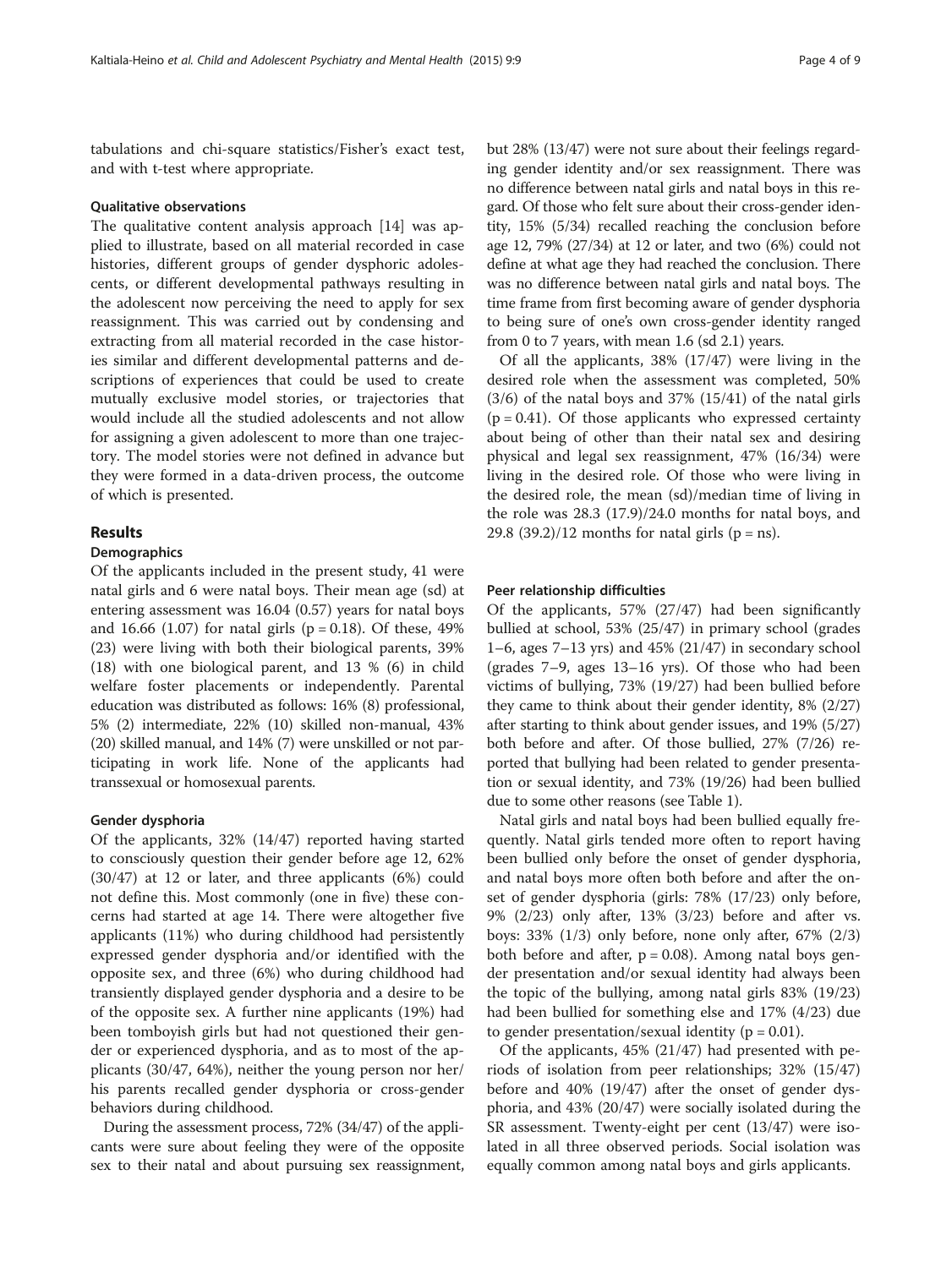#### Psychiatric treatment and psychopathology

Seventy-five per cent of the applicants (35/47) had been or were currently undergoing child and adolescent psychiatric treatment for reasons other than gender dysphoria when they sought referral to SR assessment, and two more were contacted with general adolescent psychiatric services soon after entering the SR assessment. Sixty-four per cent (30/47) were having or had had treatment contact due to depression, 55% (26/47) due to anxiety disorders, 53% (25/47) due to suicidal and self-harming behaviours, 13% due to psychotic symptoms  $(6/47)$ , 9%  $(4/47)$  due to conduct disorders, 4%  $(2/47)$  due to substance abuse, 26%  $(12/47)$  due to autism spectrum disorder, and 11% (5/47) due to ADHD. One severe case of anorexia nervosa was noted. Of the applicants, 68% (32/47) had had their first contact with psychiatric services due to other reasons than gender identity issues. Natal boys and natal girls had equally commonly been treated for psychiatric disorders except for ADHD which had been more commonly treated in natal boys (50% vs.5%,  $p = 0.01$ ). The mean number of distinct psychiatric problems was 2.3 (sd 1.7), with no difference between natal girls and natal boys.

#### The different groups

Five different mutually exclusive groups (a - e below) were identified that differed as to onset of gender dysphoria and cross-gender identification, psychopathology and adjustment/difficulties in social relationships, and the temporal relationships between these. They are presented in Table 2.

We carried out logistic regression analyses to detect what kind of presenting features were associated with belonging to the last, confused group of adolescents with gender dysphoria (e) when entered in the model simultaneously. This was appropriate because psychiatric symptoms and psychosocial functioning are strongly interrelated. Age and natal sex were not predictive of belonging to the confused group. Each psychiatric problem, being subjected to bullying, presenting with periods of isolation, number of different psychiatric problems, and months living in desired role were each in turn entered as independent variables, controlling for age and natal sex. When controlling for age and natal sex, group memberships was predicted by anxiety (OR 4.8, 95% CI 1.4-17.0), suicidality (OR 5.7, 95% CI 1.7- 20.3), number of different psychiatric symptoms (OR

Table 2 The different groups of gender dysphoric adolescents seeking SR

| Early onset gender dysphoria, exacerbates in puberty                                                                                                                                      |                                                                                                                                                                                                                                                                                      |
|-------------------------------------------------------------------------------------------------------------------------------------------------------------------------------------------|--------------------------------------------------------------------------------------------------------------------------------------------------------------------------------------------------------------------------------------------------------------------------------------|
| a) with no with no significant psychopathology and developmental<br>problems $(n = 2)$                                                                                                    | b) with considerable psychopathology and developmental problems ( $n = 3$ )                                                                                                                                                                                                          |
| • very mild or no psychopathology across childhood and until the assessment                                                                                                               | • severe psychopathology that had previously and currently required<br>specialist level child and adolescent psychiatric care (autism spectrum<br>disorder, OCD, Tourette, anorexia nervosa, suspected psychotic episodes<br>or psychosis high risk, specific learning difficulties) |
| Adolescent onset gender dysphoria, where transsexual identity appeared established                                                                                                        |                                                                                                                                                                                                                                                                                      |
| c) without, or with only mild psychopathology and developmental<br>difficulties ( $n = 10$ )                                                                                              | d) with severe psychopathology and developmental difficulties ( $n = 9$ )                                                                                                                                                                                                            |
| · mild to moderate depression or anxiety, could be considered secondary<br>to gender dysphoria, or was transient, and did not impair functioning in<br>social relationships or school     | · psychiatric problems that warranted specialist level adolescent psychiatric<br>treatment, either in treatment at the beginning of their SR assessment, or<br>treatment contact was arranged during the SR assessment                                                               |
| · age-appropriate social relationships and leisure time activities, participa-<br>tion in age-appropriate educational activities (comprehensive, vocational<br>or upper secondary school) | · autism spectrum disorders (3), major depression (3), social phobia (5),<br>substance abuse problems (1) or a history of conduct disorder and trauma<br>(2) (several had two disorders); clearly more severe psychopathology than<br>what was seen in group c                       |
| e) Adolescent onset gender dysphoria, identity confused development ( $n = 23$ )                                                                                                          |                                                                                                                                                                                                                                                                                      |
| · In childhood, no gender dysphoria nor cross-gender behaviors                                                                                                                            |                                                                                                                                                                                                                                                                                      |
| • For most of their primary school years (age 7-12 years) felt excluded                                                                                                                   |                                                                                                                                                                                                                                                                                      |
| • Persistent experiences of bullying before the onset of gender dysphoria                                                                                                                 |                                                                                                                                                                                                                                                                                      |
| In adolescence, social anxiety and depression, most often with self-harm and suicidal preoccupation if not suicide attempts                                                               |                                                                                                                                                                                                                                                                                      |
| · Isolated                                                                                                                                                                                |                                                                                                                                                                                                                                                                                      |
| • Long periods of not attending school, or if attended school, did not engage in peer contacts outside learning situations arranged by teachers.                                          |                                                                                                                                                                                                                                                                                      |
| family members.                                                                                                                                                                           | • Did not meet with same-aged peers in leisure time, or they met with few peers and only if their parents arranged it; many in contact only with their                                                                                                                               |

• Socially and/or academically marginalized

• Very high expectations that SR would solve their problems in social, academic, occupational and mental health domains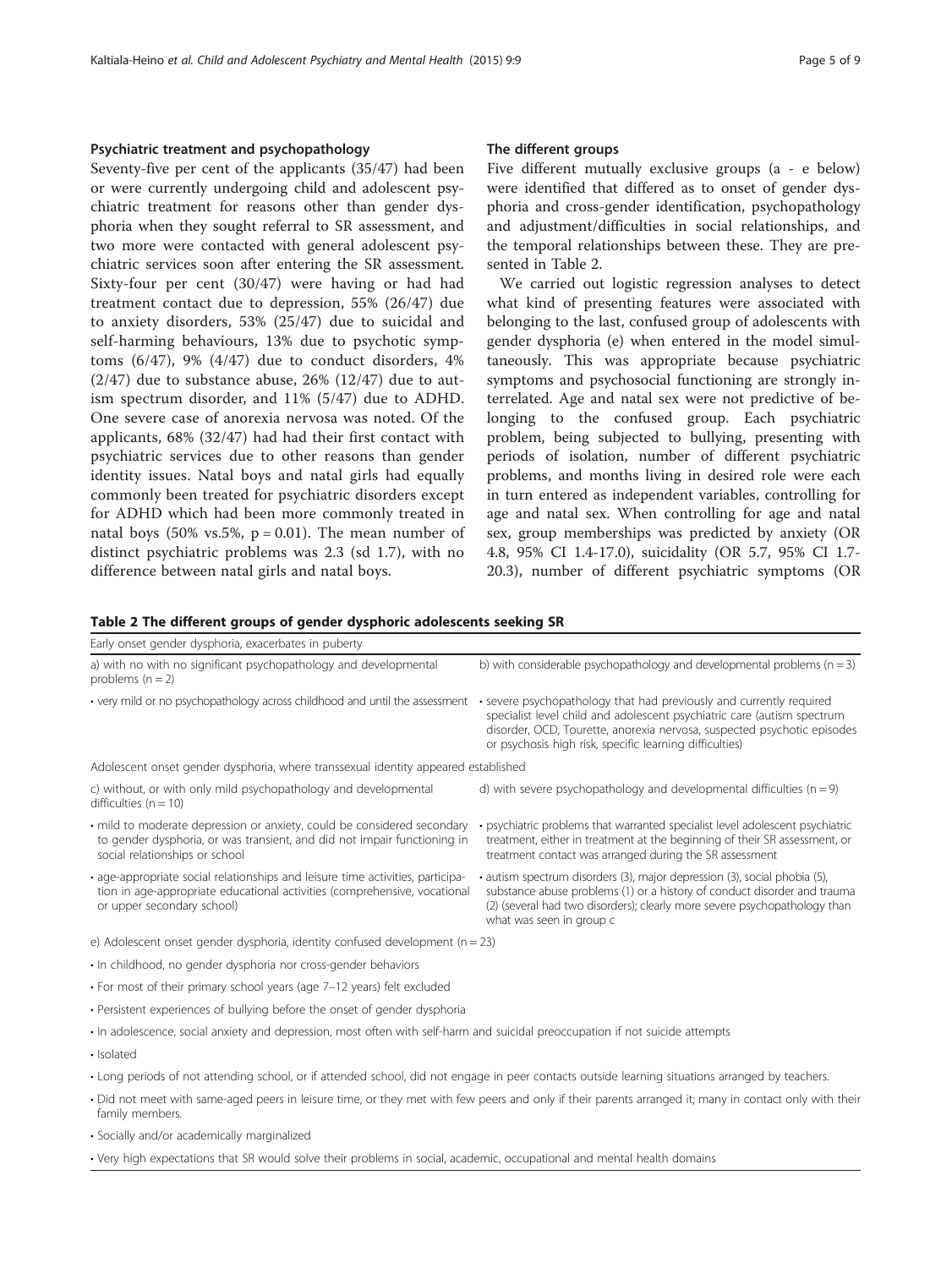1.7, 95% CI 1.1-2.6), and presenting with periods of isolation (OR 9.0, 95% CI 2.3-34.7). However, when presenting with periods of social isolation was entered into any other model, the other independent variables were leveled out, suggesting that social isolation was the strongest factor predicting membership of the problematic, identity confused group.

# **Discussion**

The number of referrals exceeded expectations. Given the most cited epidemiological figures among adults, 1:10 000–1:30000 MtF and 1:40 000–1:100 000 FtM [\[6](#page-9-0)], in Finnish population, 6–18 boy-to-girl adolescents and 2–4 girl-to-boy adolescents aged 13–18 would be expected. The number of referrals to the study unit already doubled the less conservative estimates based on adult figures. Referrals to the other adolescent gender identity unit amount to equal numbers, and the natal girl:boy ratio in referrals is also similar in the other unit (Tainio V-M, personal communication). Valid epidemiological research on incidence and prevalence of transsexualism or gender dysphoria at large among adolescents is not available [\[6](#page-9-0)]. The adult figures cited above are based on treatment seeking, as are the numbers presented in the present study. Gender dysphoria may be more common among adolescents than among adults, or it may be increasing in younger age cohorts.

Not all applicants could be seen as presenting with established transsexual identity, even though they suffered gender dysphoria. Excluding the confused (e) group in our data, 3 boy-to-girl and 21 girl-to-boy applicants were identified who displayed transsexual identity that appeared established, unique, and not part of more general identity confusion or secondary to severe mental disorders. Given that these numbers are based on half of the adolescent gender identity assessments in Finland, the findings further suggest that severe and persistent gender dysphoria/transsexualism in adolescence may be more common than hitherto assumed.

The natal girl:boy ratio among the adolescent SR applicants was very high. In prepubertal children referred to gender identity services, boy:girl ratio is reportedly 3– 6:1, with some variation across countries presumably due to cultural reasons [[5](#page-9-0),[13](#page-9-0)]. Previously a more even boy:girl ratio has been suggested in adolescents seeking sex reassignment than among child samples [\[13](#page-9-0)], and a recent paper from Germany reported natal boy:natal girl ratio of 0.81 among 268 minors diagnosed with gender identity disorder from 1987–2013 [[15](#page-9-0)]. Among adults, there seems to be remarkable variation across countries in the ratio of natal men:natal women seeking for sex reassignment [\[16](#page-9-0)]. In Western countries natal male transsexuals exceed natal females transsexuals. A German study demonstrated that the natal male:natal female ratio among transsexual people has changed to more equal towards 2000's that what it was in earlier decades [[16\]](#page-9-0). However, the overrepresentation of girls on our sample differs still from these more recent trends, and it is similar in both the two Finnish centers. We have so far no explanation for this great overrepresentation of natal girls seen in our material, and equalizing of sex ratio demonstrated by others [\[13,15,16\]](#page-9-0). Cultural trends may somehow influence this. May be more permissive societal attitudes allow "coming out" as gender variant more easily than before. However, why this would concern primarily girls remains an open question.

Of children and adolescents, 10-15% are regularly (weekly) involved in school bullying [\[17](#page-9-0)]. Of the adolescent SR applicants, more than a half had been subjected to bullying. Even if in the present study it was not possible to verify exactly how frequently the applicants had been bullied, we only recorded bullying that the adolescent and her/his parents perceived as significant: particularly intensive, vicious, long-term and traumatizing. However, in more than two thirds of the cases, bullying had occurred before the onset of gender dysphoria, and was not targeted at gender or sexual identity. Bullying is an unspecific risk factor for developmental problems rather than a problem specifically related to gender identity. That natal boys were more commonly bullied because of gender presentation suggests that effeminate characteristics in boys are less tolerated than masculine self-presentation in girls.

Peer relationships are of the outmost importance during adolescent development [[18-20](#page-9-0)], and social isolation from peer relationships suggests developmental difficulties and impaired mental health [\[21](#page-9-0)-[24\]](#page-9-0). In the present sample, isolation was extremely common and also the strongest predictor of membership of the "confused" group.

More than three quarters of the adolescent SR applicants had needed and/or currently needed specialist level child and adolescent psychiatric services due to psychiatric problems other than gender dysphoria. Specialist level child and adolescent psychiatric services are provided exclusively for severe disorders in Finland [[25,26\]](#page-9-0). The recorded comorbid disorders were thus severe and could seldom be considered secondary to gender dysphoria. This utterly contradicts the findings in the Dutch child and adolescent gender identity service, where two thirds of adolescent SR applicants did not have psychiatric comorbidity [\[27](#page-9-0)]. In a recent German study, 43% of children and adolescents seen in a specific gender identity unit suffered from major psychopathology [\[15](#page-9-0)]. For the time being, we are unable to explain why Finnish adolescent SR applicants appear psychiatrically much more disturbed than has been reported elsewhere, but our findings warrant attention. The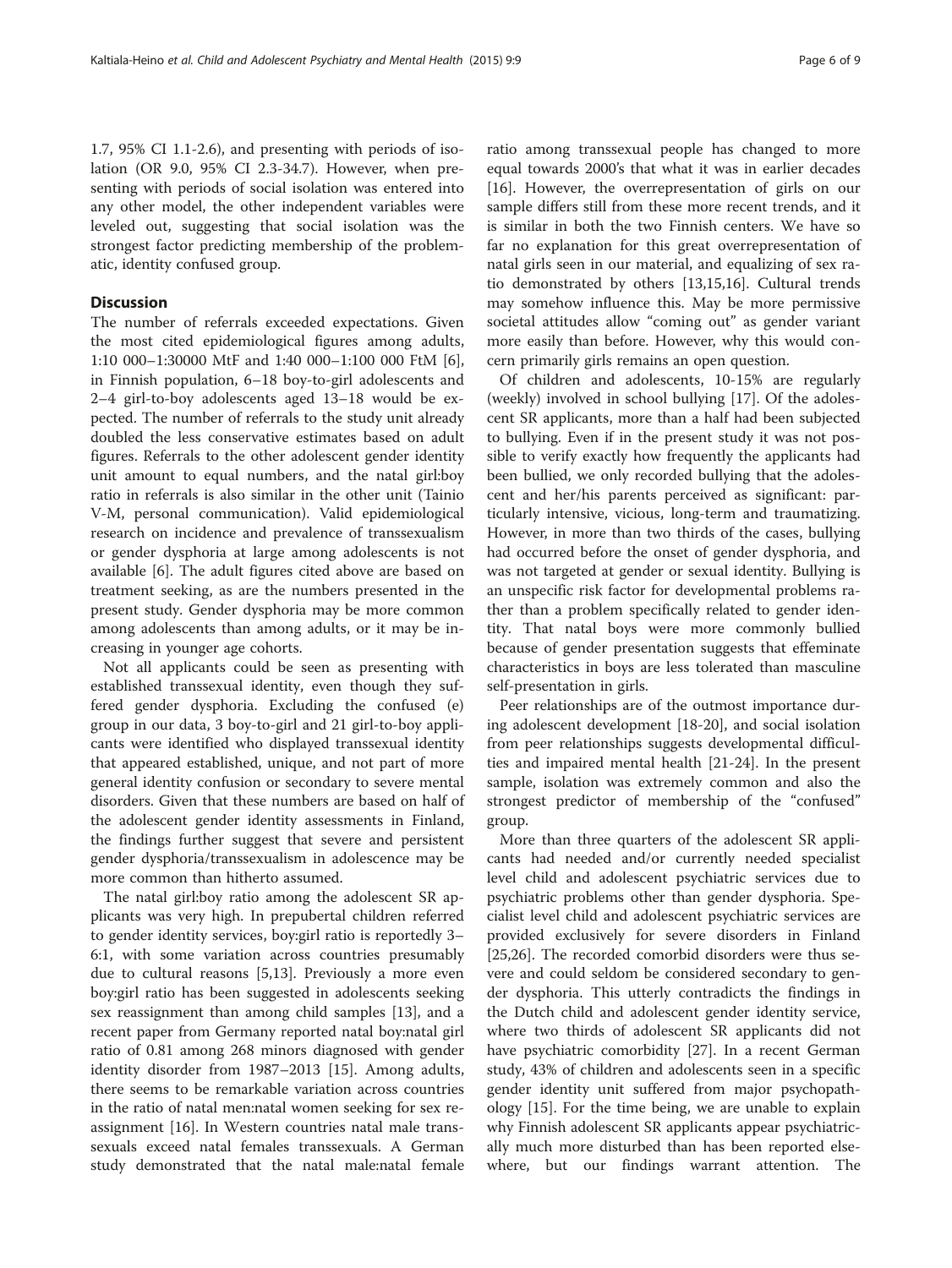treatment guidelines for adolescent gender dysphoria may require extensions taking into account the needs of those with severe psychopathology and identity confusion, very unlikely currently eligible to medical SR.

The overlap between autism spectrum disorders and gender dysphoria has been recognized before [\[28](#page-9-0)]. In a Dutch gender identity service, 9.4% of adolescents presented with autism spectrum disorder. In our sample, 26% of the adolescent SR applicants were diagnosed to be on the autism spectrum. These diagnoses had mainly been made during the adolescents' previous psychiatric treatment in our hospital or elsewhere, but three such diagnoses were also made by our team. In our hospital, the ADOS [\[29](#page-9-0)] is used with the minors, and the 3Di [[30](#page-9-0)] or ADI-R [[31\]](#page-9-0) with parents to diagnose autism spectrum disorders. We could not systematically review with which protocols the diagnoses had been made elsewhere in the country, but in our clinical opinion there was no reason to doubt them. It is currently not known why autism spectrum is overrepresented in gender dysphoric children and adolescents. The conditions could be truly co-occurring. Prenatal exposure to high levels of testosterone could be involved in the development of both conditions, especially for girls with autism spectrum disorder, but this leaves the comorbidity in males unexplained. Gender identity issues could arise from autism spectrum people's predisposition toward unusual interests, or gender dysphoria in ASD could represent OCD rather than genuine gender identity issues. The crossgender behaviour in ASD minors could also rather represent non-normative sexual interests or unusual sensory preferences [\[28](#page-9-0)]. Our clinical impression is that a long-standing feeling of being different and an outsider among peers could play a role in ASD children developing gender dysphoria in adolescence. In our clinical sample of gender dysphoric adolescents, autism spectrum disorders by far exceeded the prevalence of 6/1000 suggested for general population [\[32](#page-9-0)], and almost three-fold that in the sample of deVries et al. [\[28](#page-9-0)]. Autism spectrum needs to be taken seriously in considering treatment guidelines for child and adolescent gender dysphoria. Given the nature of ASD, particularly ASD children's and adolescents' difficulties in adjusting to changes, profound changes in their own bodies with SR treatments may pose a major challenge to psychological adjustment, and ASD adolescents may be particularly rigidly unwilling to consider this in advance.

In the international literature on gender dysphoria in minors, the most often portrayed picture is that of childhood cross-gender identification/gender dysphoria, where gender dysphoria exacerbates in puberty due to the development of secondary sex characteristics. Our findings suggest that there are many more developmental pathways that may also need different treatment approaches. In our data, most of the adolescents first presented with gender dysphoria and cross-gender identification well after the onset of puberty, and the vast majority suffered significant psychopathology and broader identity confusion than gender identity issues alone. It is important to be able to openly discuss these alternative presentations of gender dysphoria in order to find appropriate treatment options.

Adolescence is a period of identity formation. From early to late adolescence, identity develops from fragmented and contextual identity experience to endogenous, permanent and integral identity that remains constant across contexts and interactions [\[33](#page-9-0)]. Identity is formed through diverse physical and psychological developments and in relation to other people and the social environment [[34,35](#page-9-0)]. An adolescent also faces fundamental identity challenges in the domains of religion, worldview, ethnicity, sexuality and the like. Identification with various groups is often passionate during adolescence, but the object of identification may also change, even several times [[34-37\]](#page-9-0). Adolescents are more suggestible and submit more readily to group pressure to gain acceptance [\[38](#page-9-0)]. Adolescence is a period of maturation of social cognition, and a prerequisite for the maturation of social cognition is the maturation of the central nervous system that continues to the third decade of life [[39\]](#page-9-0). During puberty and adolescent development there may be some overlap between normative testing of sexuality and gender roles in the one end, and gender dysphoria as a disorder in the other end of the spectrum. This would implicate that GD in adults and in adolescence may not be the same issue in general. For these reasons it is more challenging to assess whether the gender identity of an adolescent is so firmly established that physical intervention is indicated than it is to assess this among adults.

In the majority of the applicants, gender dysphoria presented in the context of wider identity confusion, severe psychopathology and considerable challenges in the adolescent development. At this point it is not possible to predict how gender dysphoria in this group will develop: will gender dysphoria in these adolescents cease with the resolution of wider developmental problems, or perhaps consolidate later into transsexual identity, with the completion of the developmental tasks of adolescence.

# Methodological considerations

The present paper is based on information on all adolescents who entered the assessment for sex reassignment in Finland in 2011–2013 by one of the two centralized adolescent gender identity teams in the country. The basis for choosing one or another of the two centers was geographical and not likely to create bias due to subject selection. It is further known that number of referrals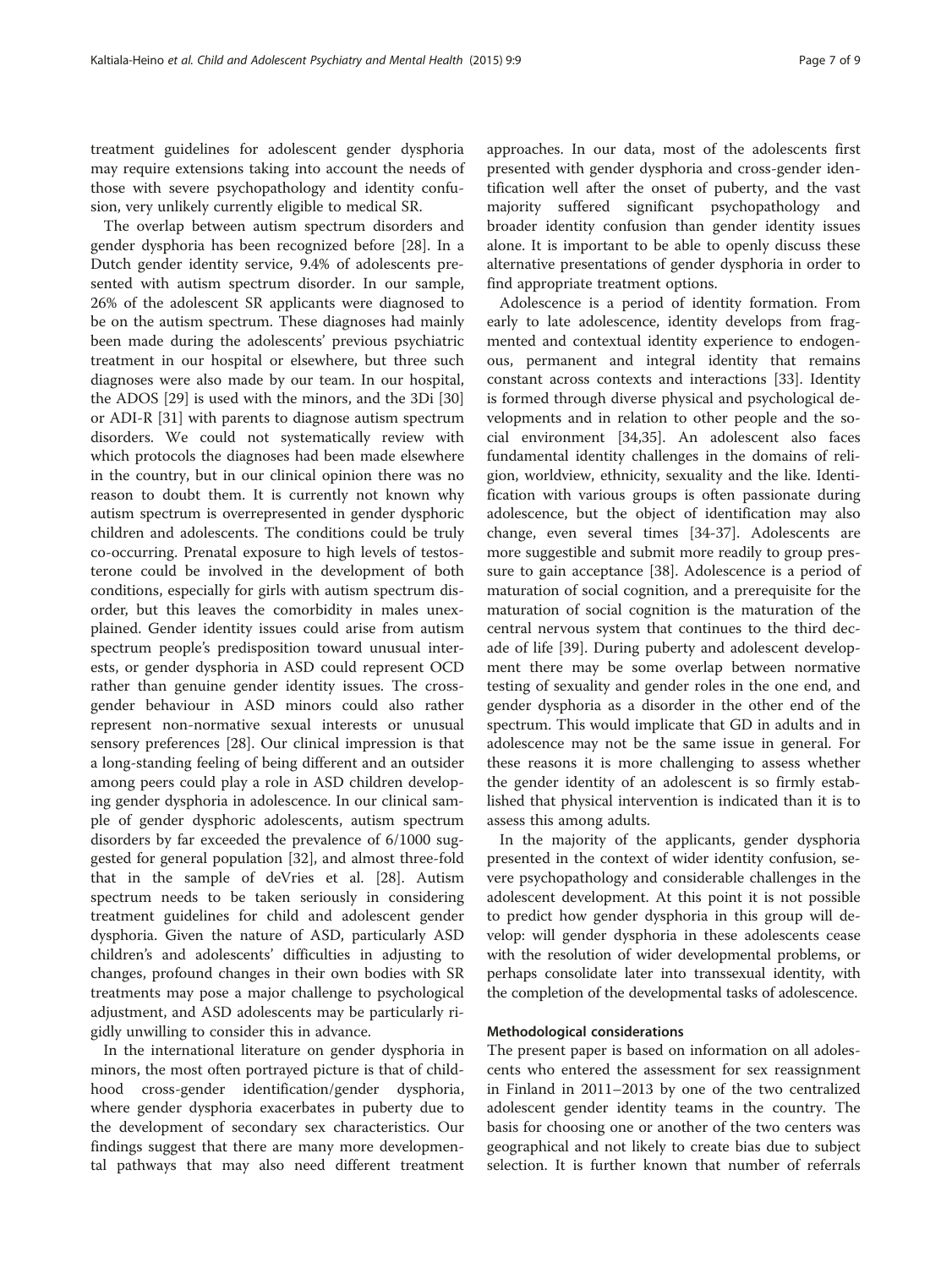<span id="page-8-0"></span>during the study period well as natal girl:natal boy ratio are similar in both centers.

The data collection was systematic and structured, which adds to the reliability of the findings. The data collection took place in the form of retrospective chart review of files created during a comprehensive assessment period by a multi-disciplinary team. Thus data collection was unlikely to bias the assessments in any way. Comprehensive assessments by a multi-disciplinary team are likely to provide reliable and valid data. The multidisciplinary team collected information from the applicants themselves, from their parents, from previous case histories and by their own psychometric measurements. The applicants themselves might be prone to interpret a variety of their problems as being a result of gender incongruence, even if the problems actually were independent of gender identity issues or even predisposing to gender incongruence. In this study we attempted to avoid bias due to subjects' interpretation by using multiple source of information.

However, the data is relatively small and does not permit complex analyses. The study remains descriptive and cannot shed light on causal relationships. Some information of interest for the research was occasionally missing in the files, because the files were primarily created for clinical purposes, not for research.

The validity of the diagnoses in previous psychiatric contacts needs to be considered with certain caution. Previous files were not always complete and did not provide diagnoses according to ICD-10, and we were not able to check in the databases of the previous treatment providers what ICD diagnoses were recorded there. Thus, we recorded reasons for previous treatment based on verbalizations in the referrals and available copies of previous files. This only allowed a rough descriptive classification to problems related to anxiety, depression, suicidal behaviours, conduct problems, autism spectrum related problems, substance abuse, psychotic symptoms and other. We only recorded these problems if the adolescent had had a psychiatric treatment contact. The data gives a picture of the primary problems in previous psychiatric treatment contacts but not of all possible symptoms. Thus, our figures for problems related to anxiety, depression etc. are likely underestimates. It was also not possible to obtain exact information of when the various symptoms and disorders had been present and for how long time, except for autism which is of course assumed a lifetime condition. However, as clinical research on adolescent SR applicants is scarce, descriptive studies are valuable in providing a basis for discussion and international comparisons that are needed in order to create optimal clinical treatment guidelines.

Psychotic symptoms in our data mainly comprise brief and limited hallucinatory experiences. Psychotic symptoms

were recorded if there were descriptions of hallucinations in the files, or of the previous files mentioned "psychotic symptoms" even when not giving more detailed descriptions. However, none of the applicants had a diagnosis of schizophrenia or schizoaffective disorder. Assessing gender dysphoria in the context of schizophrenia spectrum psychoses would be inappropriate. Doctors/units primarily contacted would very unlikely refer a patient with schizophrenia or schizoaffective disorder in gender identity assessments. Current psychotic symptoms would result in the gender identity team promptly referring the young person to general adolescent psychiatric care.

The findings cannot be generalized to all adolescents experiencing gender variation. Not all gender incongruent people perceive a need to seek for SR, or find it timely during adolescence.

# Conclusion

Adolescents seeking sex reassignment represent a variety of developmental pathways differentiated by the timing of onset of gender dysphoria, psychopathology and developmental difficulties. It is important to be aware of the different groups, or developmental pathways, in gender dysphoric adolescents in order to be able to find appropriate treatment options. In the presence of severe psychopathology and developmental difficulties, medical SR treatments may not be currently advisable. Treatment guidelines need to be reviewed extended to appreciate the complex situations.

#### Competing interests

The authors declare that they have no competing interests.

#### Authors' contributions

All authors participated in designing the present study and formulating the study questions. RKH and MS collected the data from case files. RKH performed the data analysis. All the authors participated in discussing the results and writing the manuscript. All authors read and approved the final manuscript.

#### Author details

<sup>1</sup>University of Tampere, School of Medicine, 33014 University of Tampere, Tampere, Finland. <sup>2</sup>Department of Adolescent Psychiatry, Tampere University Hospital, 33380 Pitkäniemi, Finland. <sup>3</sup>Faculty of Medicine, University of Helsinki, BOX 3300014 Helsinki University, Helsinki, Finland. <sup>4</sup>Forensic Psychiatry, Helsinki University Hospital, Helsinki, Finland.

#### Received: 28 November 2014 Accepted: 19 March 2015 Published online: 09 April 2015

#### References

- 1. World Health Association. International Statistical Classification of Diseases and Related Health Problems, 10th revision (ICD-10). Geneva: WHO; 1992.
- 2. American Psychiatric Association. Diagnostic and Statistical Manual of Mental Disorders, Fifth edition DSM-5). Washington CD: American Psychiatric Publishing; 2013.
- 3. Coleman E, Bockting W, Botzer M, Cohen-Kettenis P, DeCuypere G, Feldman J, et al. The Standards of Care of the World Professional Association for Transgender Health, 7th version. Int J Transgenderism. 2011;13:165–232.
- 4. Achenbach TM, Edelbrock C. Manual for the Child Behavior Checklist and Revised Child Behavior Profile. Burlington, VT: University of Vermont, Department of Psychiatry; 1983.